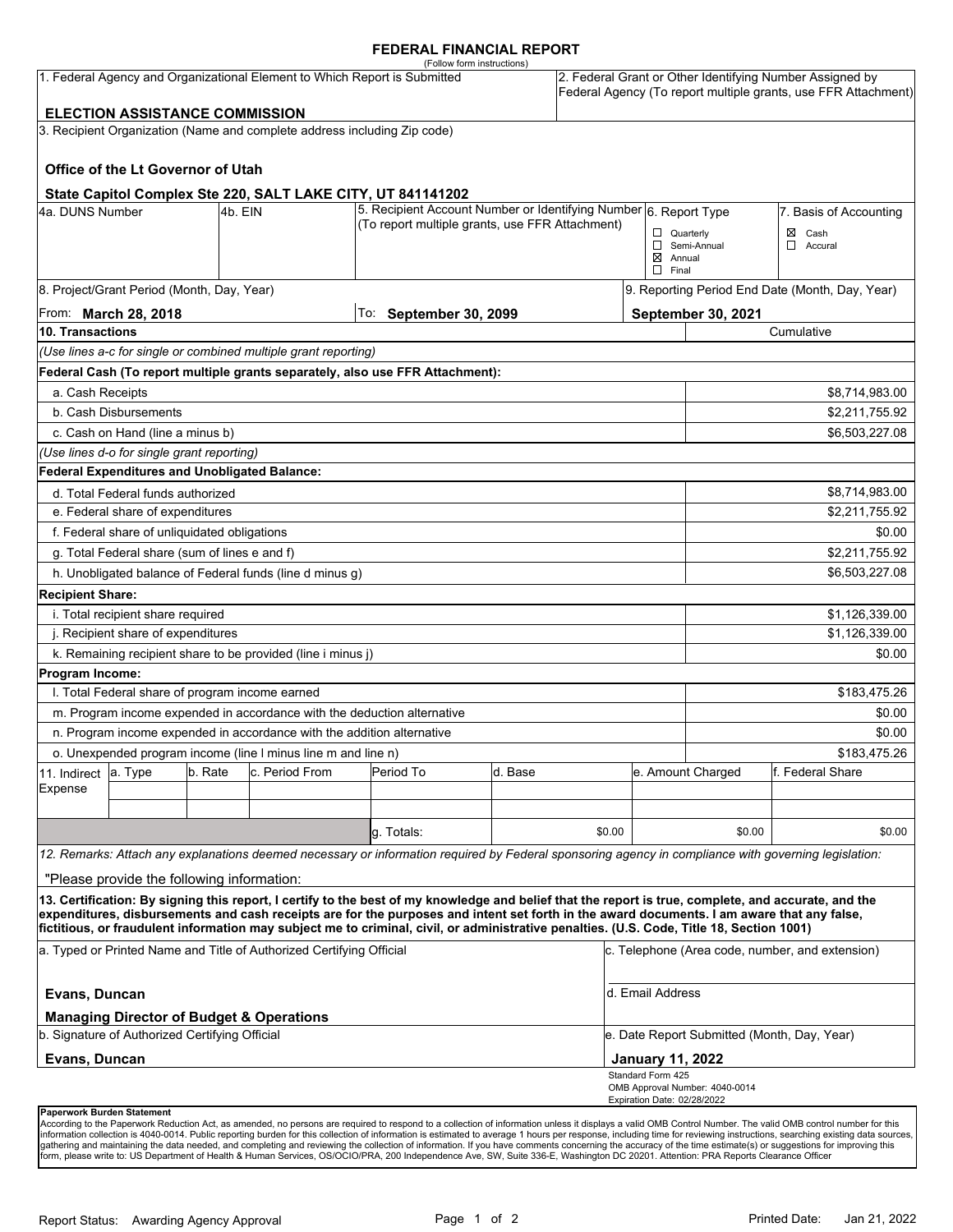#### **FEDERAL FINANCIAL REPORT**  (Additional Page)

Federal Agency & Organization

### : ELECTION ASSISTANCE COMMISSION

Federal Grant ID Recipient Organization

| <b>DUNS Number</b><br><b>DUNS Status when Certified</b> |                                                                                                                                                                                                                                                                                |
|---------------------------------------------------------|--------------------------------------------------------------------------------------------------------------------------------------------------------------------------------------------------------------------------------------------------------------------------------|
| <b>EIN</b><br><b>Reporting Period End Date</b>          | September 30, 2021                                                                                                                                                                                                                                                             |
| <b>Status</b><br>Remarks                                | : Awarding Agency Approval<br>$\therefore$ "Please provide the following information:                                                                                                                                                                                          |
|                                                         | State interest earned (current fiscal year): \$0<br>State interest expended (current fiscal year): \$0<br>Program income earned (current fiscal year): \$0<br>Program income earned breakdown (current fiscal year): \$0<br>Program income expended (current fiscal year): \$0 |

**Federal Agency Review** 

Reviewer Name Phone # Email Review Date Review Comments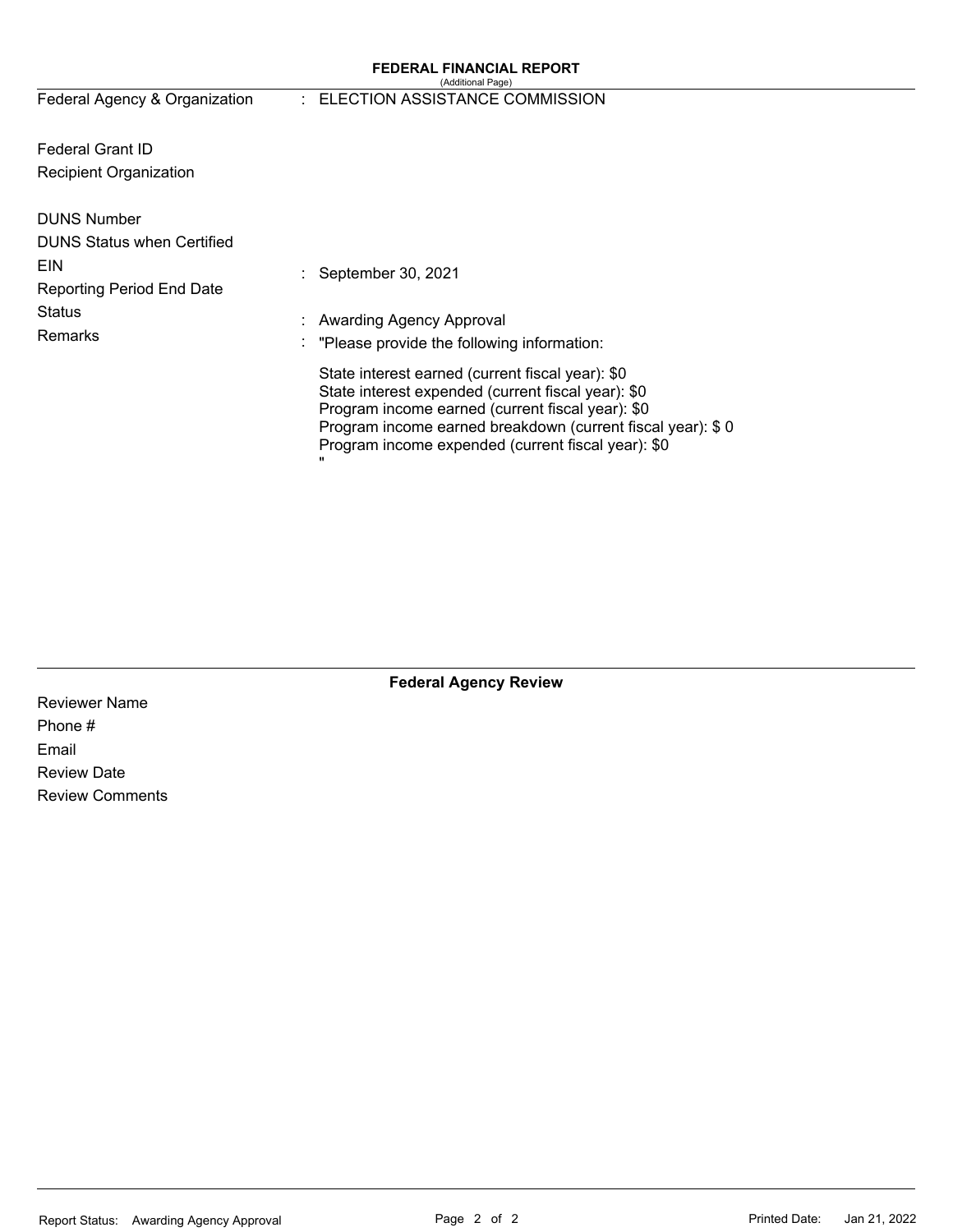# 2021-2022 EAC Progress Report

## 3. EAC Progress Report

#### **1. State or Territory:**

Utah

## **2. Grant Number:**

#### **3. Report:**

Annual (Oct 1 - Sept 30)

### **4. Grant:**

Election Security

#### **5. Reporting Period Start Date**

10/01/2020

#### **6. Reporting Period End Date**

09/30/2021

## 4. Progress and Narrative

7. Describe in detail what happened during this reporting period and explain how you implemented the approved grant activities in accordance with your State Plan/Program Narrative. (*Note: Your activities should align with your Grant Cost Categories Table.)*

 The State of Utah awarded a contract to Civix (previously PCC Technologies) to customize their ElectioNet product for use in Utah elections. The new system will completely replace our old system for voter registration and election management. The lieutenant governor's office created an implementation committee made up of state and county personnel to provide input on the customization. We anticipate going live with the first phase of functionality the first week of December 2021.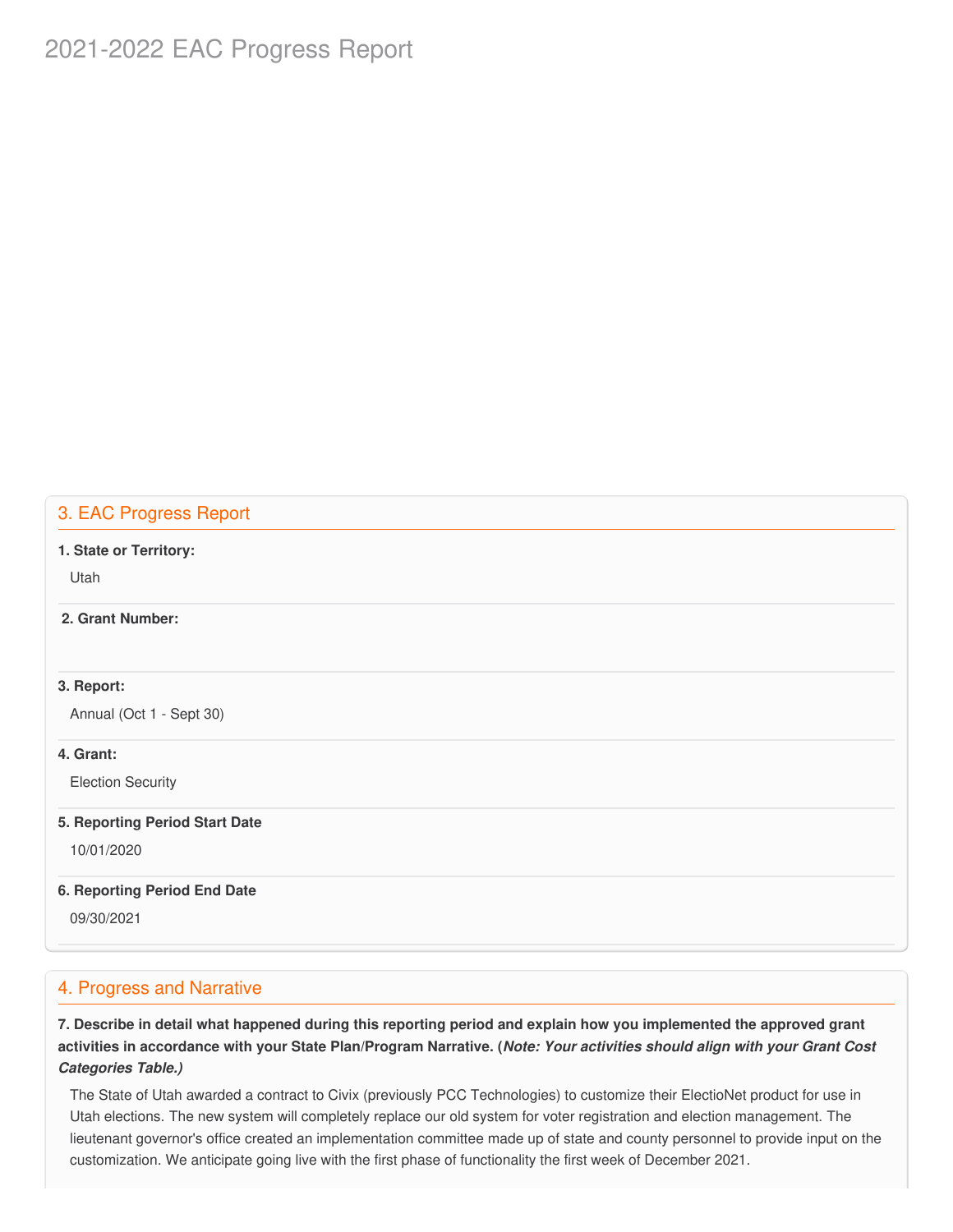During this time we worked with several counties and CIS to install Albert Sensors. Of Utah's 29 counties, at least 21 are either covered by Albert monitors or are in the process of installing them. We are continuing to work with remaining counties to install the sensors.

8. Describe any significant changes to your program during the project, including changes to your original State  **Plan/Program Narrative or favorable developments that improved program efficiency and/or service delivery.**

N/A

#### **9. Issues Encountered:**

Describe all major issues that arose during the implementation of the project and the reasons why established goals were not met, if applicable. Address each issue separately and describe whether and how the issues were resolved. Also,  **briefly discuss the implications of any unresolved issues or concerns.**

N/A

 **10. Provide a description of any training conducted, including security training.**

N/A

#### **11. Subgrants:**

 **Did your office provide subawards to local jurisdictions during this reporting period?**

Yes

#### **12. Describe the activities carried out by your subgrantees during the reporting period.**

 Utah is using a portion of the elections security grant to provide support to counties as they make physical security upgrades to their elections offices. One Utah county was reimbursed \$25,648 for completing physical security upgrades during the reporting period.

#### **Provide a breakdown of aggregate subawards expenditures across major categories.**

Security : \$[25,648.00](https://25,648.00)

Total : \$25648

#### **13. Match:**

#### **Describe how you are meeting or have met the matching requirement.**

 The state of Utah met all matching requirements in a previous reporting period by expending state funding on voting equipment and voting system upgrades.

## 14. Report on the number and type of articles of voting equipment obtained with the funds. Include the amount expended  **on the expenditure table.**

N/A

## 5. Expenditures

 **15. Current Period Amount Expended and Unliquidated Obligations**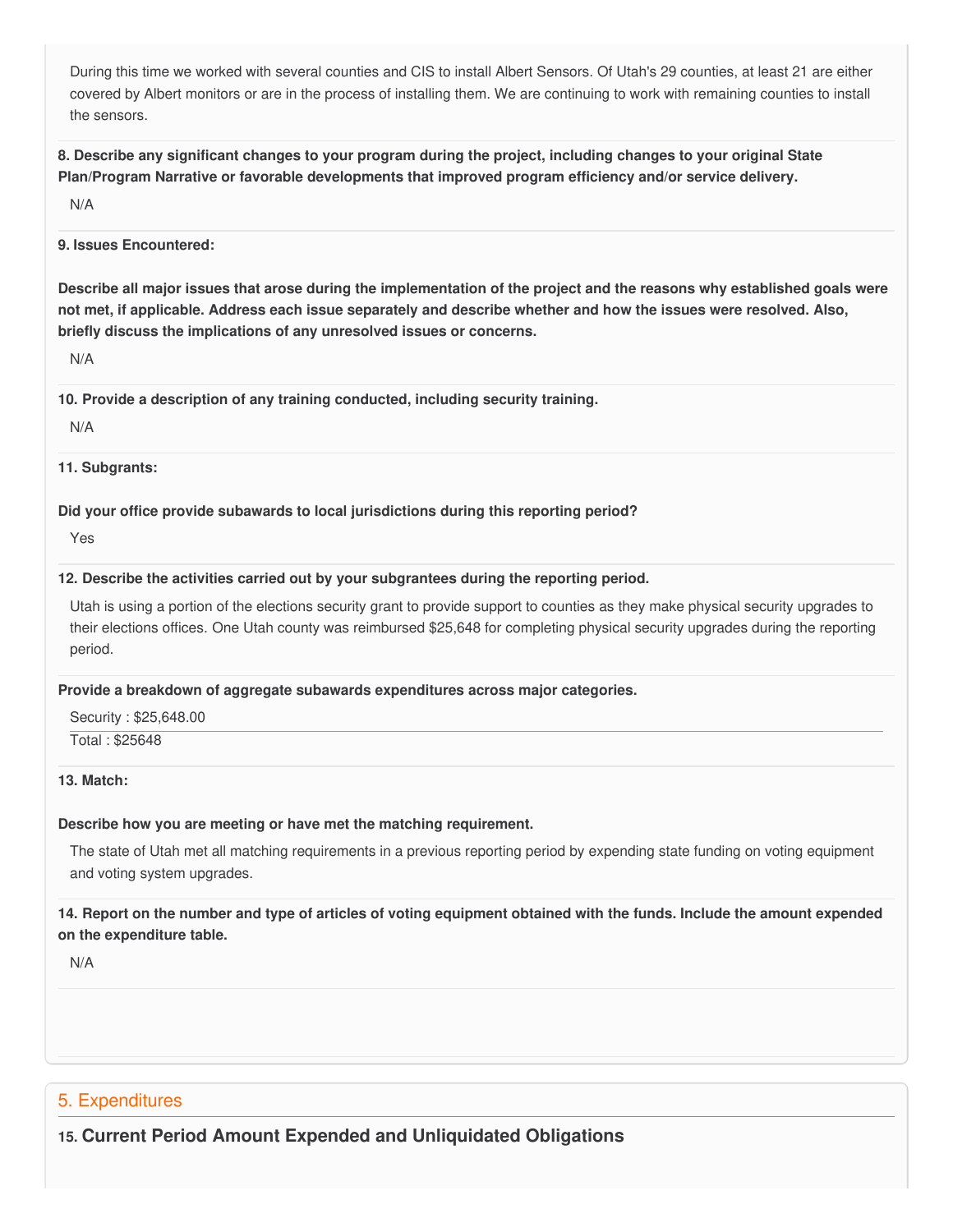## **GRANT COST CATEGORIES - FEDERAL**

 Voter Registration Systems: : \$744753 Cyber Security: : \$136020 Subgrants: : \$25648 Other (Specify below) : \$174 Total : \$906595 **Comments:** Other is for single audit costs.

## **16. GRANT COST CATEGORIES - MATCH**

 Voting Equipment and Processes: : \$0 Post-Election Auditing: : \$0 Voter Registration Systems: : \$0 Cyber Security: : \$0 Voter Education/Communications: : \$0 Accessibility: : \$0 Staffing: : \$0 Training: : \$0 Subgrants: : \$0 Indirect Costs (If applicable, FFR Line 11): : \$0 Unliquidated Obligations (If applicable, FFR Line 10f): : \$0 Other (Specify below) : \$0 Other (Specify below) : \$0 Other (Specify below) : \$0 Total : \$0 **Comments:**

## 7. Expenditures

#### **17. Confirm Total Grant Expenditure Amounts**

 Federal : \$906,595.00 Match : \$0 Total : \$906595

### **OMB CONTROL NUMBER: 3265-0020**

## 8. Certification

 **Name and Contact of the authorized certifying official of the recipient.**

#### **First Name**

Duncan

#### **Last Name**

Evans

#### **Title**

Managing Director of Budget & Operations